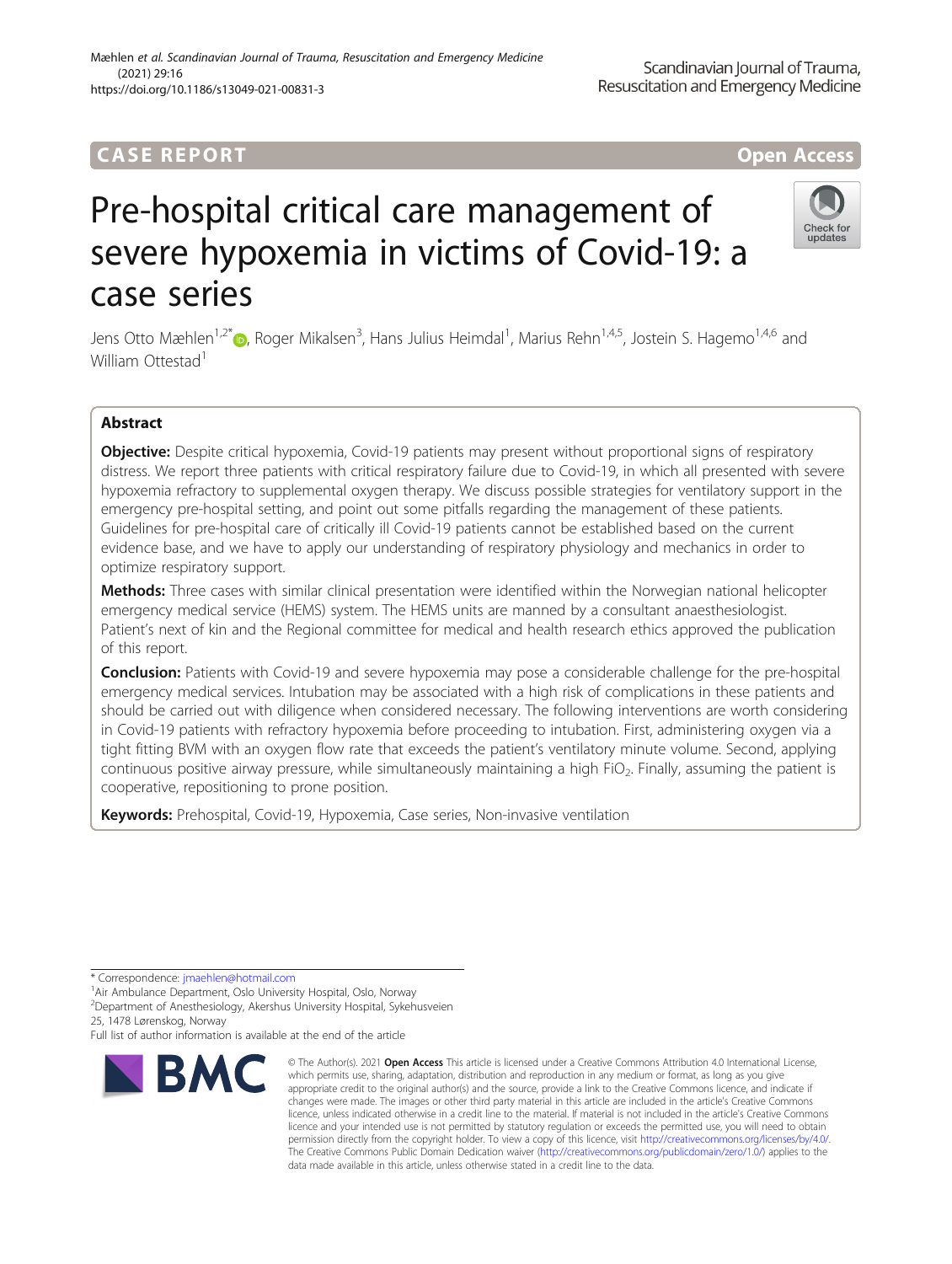# Introduction

Covid-19 is characterized by an initial phase of unspecific symptoms such as fever and unproductive cough [[1\]](#page-4-0). Due to risk of disease transmission, patients are advised to stay quarantined at home, unless medical care is needed. However, some patients develop severe respiratory failure and extreme hypoxemia, yet without proportional signs of respiratory distress or air hunger. Although anecdotal, a common clinical pattern has emerged; a remarkable discrepancy between relatively well-preserved lung compliance and severely compromised pulmonary gas exchange [[2](#page-4-0), [3](#page-4-0)]. A brisk ventilatory response with a rapid respiratory rate has been reported to lead to hypocapnia in some of these patients [\[4](#page-4-0)], possibly contributing to lack of air hunger [\[5\]](#page-4-0). Apart from a rapid respiratory rate, the clinical presentation in these patients may be misleading. Despite critical hypoxemia these patients tend to be awake, responsive, cooperative and hemodynamically stable. This particular clinical presentation has been coined "silent hypoxemia" [[3](#page-4-0)]. In this pre-hospital case-series we report three Covid-19 patients with critical respiratory failure and discuss possible strategies for ventilatory support.

# Methods

The Norwegian national air ambulance system is governmentally funded and consist of 12 Helicopter Emergency Medical Services (HEMS) bases. These air ambulance units are all manned by a consultant anesthesiologist and a rescue man. Relevant cases were identified from clinical governance discussions and the attending consultant provided a focused narrative of the events. Publication of these case reports has been approved by the Regional committee for medical and health research ethics (Ref. ID: 142091) and written informed consent has been obtained from next of kin. The exact age of the patients remains undisclosed for privacy protection purposes.

# Pre-hospital Covid-19 cases Case 1

A man in his sixties presented to his general practitioner with tachypnea, high fever and a dry cough. The patient was admitted to hospital and ambulance transport was initiated. Despite receiving supplemental oxygen, the patient's pulse oximetry readings decreased from 72 to 55% and the paramedics requested HEMS assistance. Upon HEMS arrival, the patient was awake and cooperative. The patient had been placed in an upright position. He was administered intravenous paracetamol due to a body temperature of 40 °C. As the patient refused wearing a non-rebreather mask he received oxygen via a nasal cannula at a flow rate of 10 l/minute. Physical examination revealed a respiratory rate of 20–25 breaths/minute, a peripheral oxygen saturation  $(SpO<sub>2</sub>)$  of 55%, a heart rate of 80 beats/minute, a blood pressure of

120/60 mmHg, slightly cold peripheries and a body temperature of 38.9 °C. Although tachypneic, he was able to speak in whole sentences. As the patient was alert and cooperative, no further treatment was initiated. During transport the patient accepted that the nasal cannula was replaced with a non-rebreather with a flow rate of 12 l/minute. However, his  $SpO<sub>2</sub>$  did not improve. His condition remained unchanged upon hospital arrival 1 h later. He was admitted to the intensive care unit (ICU) where treatment with non-invasive ventilation (NIV) was initiated. After a few hours of NIV treatment the patient was intubated and mechanically ventilated due to exhaustion. He was later diagnosed with Covid-19 and died in the ICU approximately 3 weeks later.

## Case 2

A woman in her fifties with a previous history of hypertension, asthma and obesity presented with fever and a dry cough. One of her family members had tested positive for SARS-CoV-2. Her condition had deteriorated rapidly the last hour with worsening dyspnea. The paramedic crew arriving on scene requested HEMS assistance as the patient remained severely hypoxemic after receiving supplemental oxygen. Upon HEMS arrival, the patient presented with severe cyanosis and labored breathing. Despite this she was awake and cooperative. Physical examination revealed a respiratory rate of 50 breaths/minute,  $SpO<sub>2</sub>$  of 52% while breathing 12 l/minute oxygen on a non-rebreather mask, heart rate of 142 beats/minute, blood pressure 200/110 mmHg, cold peripheries and a body temperature of 39 °C. On route to hospital the non-rebreather mask was replaced with a bag valve mask (BVM) which was sealed tight around the patients mouth and nose. The oxygen flow rate administered was unchanged at 12 l/minute. A positive end-expiratory pressure (PEEP) valve was connected to the BVM. The  $SpO<sub>2</sub>$  increased from 52 to 66% and the respiratory rate remained unchanged with an end-tidal  $CO<sub>2</sub>$  of 4.2 Kilopascal (kPa). As she became increasingly exhausted, she received assisted ventilation with the BVM. Shortly after arrival to the hospital she was intubated and the patient suffered temporary cardiac arrest during the procedure. She was later diagnosed with Covid-19 and died in the ICU a few weeks later.

## Case 3

A man in his fifties with a past history of hypertension, obesity and cerebrovascular disease was in homequarantine due to symptoms of Covid-19. An ambulance was requested as his condition quickly deteriorated with increasing respiratory distress. Upon arrival the paramedics found the patient severely hypoxemic. They initiated treatment with a disposable CPAP system (pulmodyne  $O_2$ -Max®), but was terminated due to lack of improvement and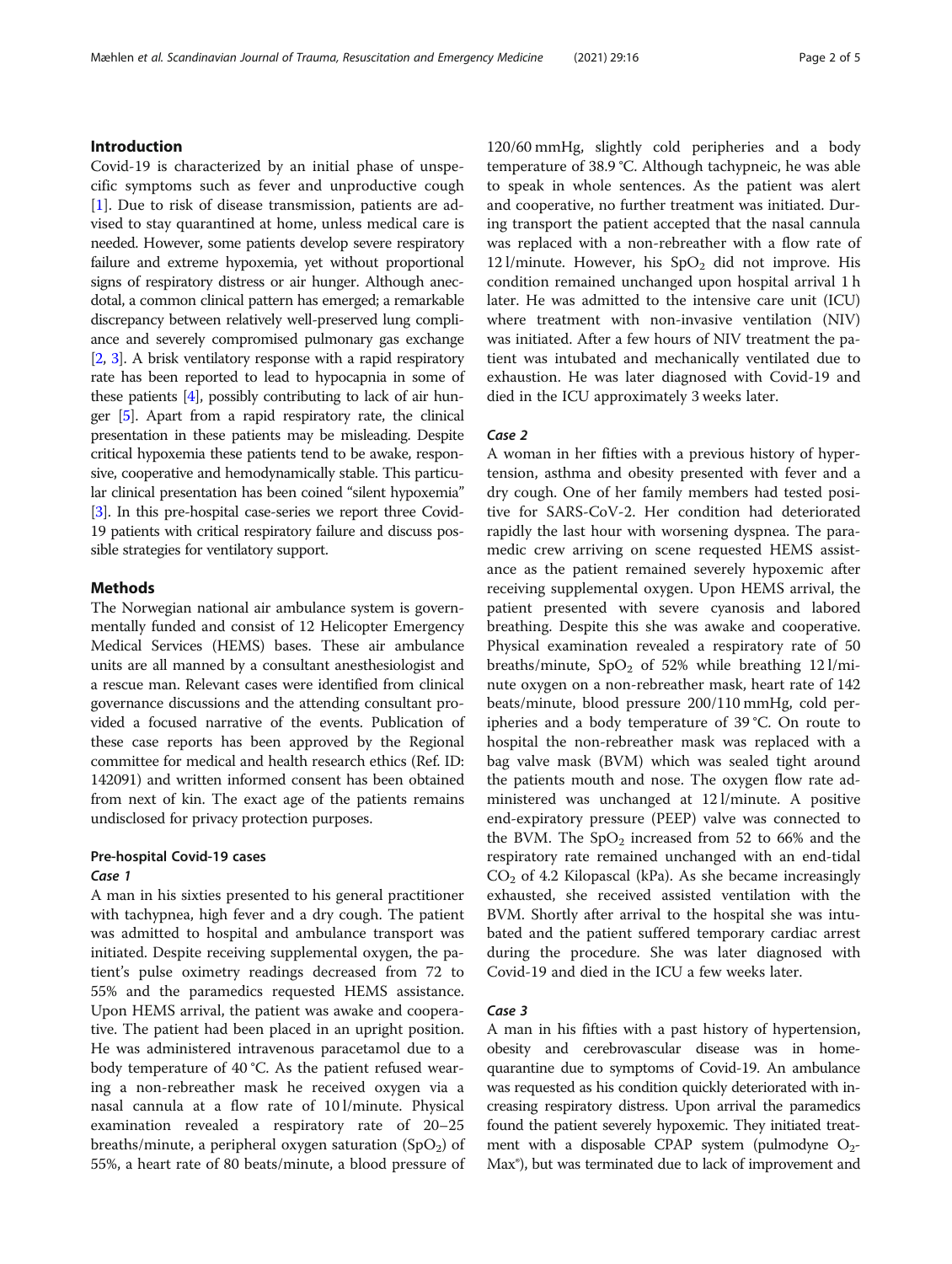replaced by a non-rebreather mask with a flow rate of 10 l/ minute. A HEMS unit was requested for assistance, and the physician found the patient awake and cooperative, but with severe dyspnea. Physical examination revealed a respiratory rate of 50 breaths/minute,  $SpO<sub>2</sub>$  35% while breathing oxygen 10 l/minute on a non-rebreather mask and a blood pressure of 120/80 mmHg. The patient was placed in a semi-upright position, the non-rebreather mask was removed and a BVM with PEEP of 10  $cmH<sub>2</sub>O$  and oxygen flow rate of 15 l/minute was applied. SpO<sub>2</sub> increased from 35 to 50%. The decision to perform a prehospital intubation was made since the patient responded poorly to oxygen therapy and due to exhaustion could not longer sustain adequate minute ventilation.

Prior to induction of anesthesia the patient became unresponsive, and assisted ventilations were given. Induction of anesthesia was performed with 250 micrograms fentanyl, 250 mg ketamine and 100 mg rocuronium. The patient was ventilated in the apneic phase and intubated using direct laryngoscopy. First pass intubation was achieved quickly without further drop in  $SpO<sub>2</sub>$ . During loading into the ambulance, the patient became pulseless and CPR was commenced. A carotid pulse was identified after approximately 30 s of CPR. A high minute ventilation with the BVM was maintained so that end-tidal  $CO<sub>2</sub>$  remained unchanged at 2.5 kPa. The oxygen saturation increased from 50 to 60%. Systolic blood pressure was 90 mmHg. The patient was positioned in a semi-upright position in the ambulance during transport. Shortly after hospital arrival the patient suffered circulatory arrest with pulseless electrical activity. Despite 25 min of CPR a refractory asystole developed. The patient was diagnosed with Covid-19 post mortem.

# **Discussion**

We describe three Covid-19 cases presenting with critical respiratory failure managed in the pre-hospital setting. The cause of hypoxemia in these patients is a matter of speculation, and several mechanisms have been suggested. Two recent autopsy studies have reported interstitial thickening and congested capillaries, making both diffusion failure and a low ventilation/perfusion (V/Q) ratio secondary to dead space ventilation plausible mechanisms [\[6](#page-4-0), [7](#page-4-0)]. However, CT imaging studies also report consolidations in the majority of patients with Covid-19 pneumonia  $[8]$  $[8]$ . Consolidations may accordingly contribute to a substantial shunt fraction, which explains the failure of oxygen therapy in some of these patients. Prone positioning has been reported to improve oxygenation in COVID-19 patients [\[9](#page-4-0)], lending support to the notion that pulmonary shunting is a contributing factor to hypoxemia. Furthermore, Gatinoni et al. postulated dysregulation of pulmonary vascular tone with loss of hypoxic vasoconstriction and potentially increased pulmonary shunting [[10\]](#page-4-0). Covid-19 patients are reported to have near normal lung compliance and consequently they can maintain large minute volumes for a prolonged period of time without succumbing to exhaustion.

Despite being severely hypoxemic all three patients described in this case series were responsive and cooperative upon presentation. All cases presented with low pulse oximetry values in the 35–60% range. However, how well this reflects arterial oxygen saturation  $(SaO<sub>2</sub>)$  is uncertain since pulse oximetry is not validated for  $a_2$ values below 70% and tends to overestimate hypoxemia below this threshold [\[11,](#page-4-0) [12\]](#page-4-0).

The patient described in case three suffered transient cardiovascular collapse immediately following intubation. There are many possible explanations why intubating these patients is considered high risk. Initially, several guidelines advised against mask ventilating these patients through the apnoeic period prior to laryngoscopy due to the risk of aerosolization. This may however lead to an unnecessary long apnea time potentially causing a critical drop in oxygen saturation. In line with this, some international guidelines now recommend mask ventilation through the apneic period [\[13](#page-4-0)]. Another possible mechanism by which apnea leads to a rapid deterioration in oxygen saturation is the effect of hypercapnia. In Covid-19 patients with a high minute ventilation, hypocapnic hypoxia causes a left shift in the oxygen dissociation curve due to an increase in haemoglobin oxygen affinity and consequently a higher SaO2 for a given PaO2 compared to the normocapnic state. In the case of apnea during induction of anaesthesia,  $PaCO<sub>2</sub>$  will increase, leading to decreased haemoglobin oxygen affinity at the level of the lung and consequently a sudden drop in SaO<sub>2</sub> [[5\]](#page-4-0). A simultaneous drop in coronary perfusion pressure secondary to the vasodilatory and cardiodepressive effects of the anesthetic drugs, may contribute to hemodynamic collapse.

Early intubation of Covid-19 patients have been recommended by some institutions, however this strategy has recently been challenged [[14](#page-4-0)]. Anecdotal evidence suggest that favorable outcome can be achieved with NIV support even in patients with severe respiratory failure and persistent hypoxemia [[15\]](#page-4-0), and that NIV may reduce the need for intubation  $[16]$ . Several factors can contribute to a favorable outcome with NIV. First, as these patients seem to have near normal lung compliance, they do not necessarily have increased work of breathing implying that they can endure long periods with NIV support, without the need for heavy sedation. Second, prone positioning has been reported to be effective in Covid-19 and this can be easier to accomplish in awake patients on NIV compared to intubated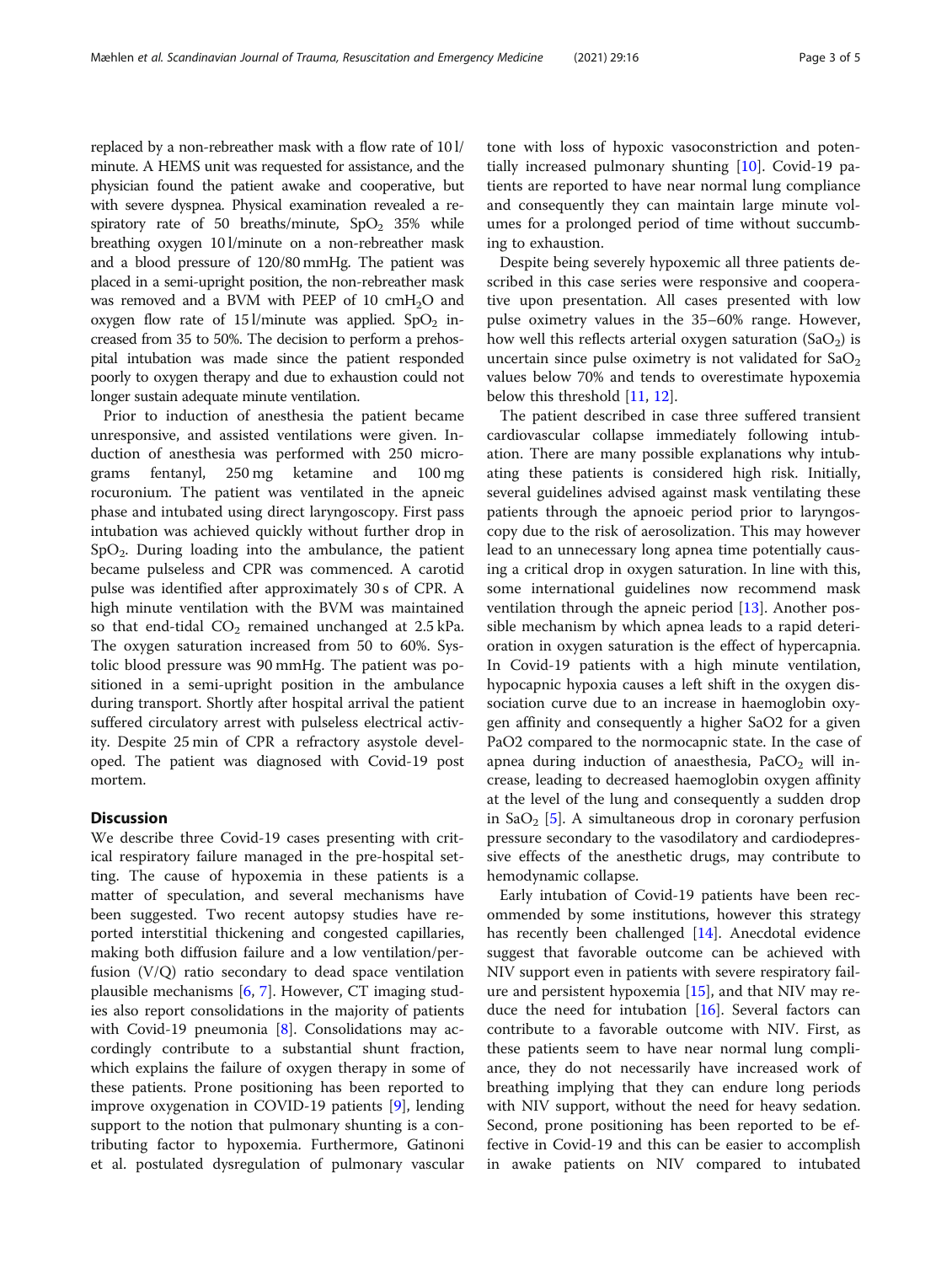Mæhlen et al. Scandinavian Journal of Trauma, Resuscitation and Emergency Medicine (2021) 29:16 Page 4 of 5

patients which demands heavy sedation [\[9](#page-4-0)]. Further, profound hypoxemia, hypotension and even cardiac arrest have been reported in a significant number of Covid-19 patients during induction of anesthesia and tracheal intubation [[17\]](#page-4-0). We argue that the decision to intubate Covid-19 patients in the pre-hospital setting should rely on a careful risk-benefit analysis, and one should consider NIV in patients with severe hypoxemia. World Health Organization guidelines now suggest a trial of NIV before proceeding to invasive mechanical ventilation in selected patients [\[18](#page-4-0)].

Oxygen therapy either as continuous flow or by CPAP failed to relieve our patients from severe hypoxemia, and we speculate that limitations to oxygen flow-rate and mask seal contributed to the failure of oxygen therapy. Non-rebreather masks, disposable CPAP systems and BVMs will dilute oxygen with a highly variable volume of ambient air, depending on the patient's minute ventilation, oxygen flow rate and degree of mask seal. In a study in healthy volunteers the  $FiO<sub>2</sub>$  obtained with a non-rebreather mask with oxygen flow of 15 l/minute was approximately 0.6 and fell rapidly with increasing respiratory rate and tidal volume [[19](#page-4-0)]. In the prehospital context many emergency services rely on simple disposable CPAP systems powered by oxygen flow through a simple venturi valve. Unfortunately, disposable CPAP systems generally fail to deliver a  $FiO<sub>2</sub> \ge 0.55$  [[20](#page-4-0)] and we speculate that this contributed to the ineffective use of CPAP in one of our patients. Adding extra oxygen via a nasal cannula underneath the CPAP may improve the  $FiO<sub>2</sub>$  however this set up requires two oxygen sources. A mechanical transport ventilator in CPAP mode could permit a  $FiO<sub>2</sub>$  close to 1.0 as these ventilators draw oxygen to match the patients inspiratory flow rate without the need for ambient air. Additionally, a mechanical ventilator may sustain a more stable positive airway pressure. The application of ventilator obtained CPAP has shown to be effective in improving hypoxemia in Covid-19 patients [[15\]](#page-4-0), however the time required from onset of CPAP-treatment to an increase in oxygen saturation has not been reported. As an alternative to a CPAP system, a PEEP valve may be connected to the BVM. However, we would like to stress that a BVM with a PEEP valve is not able to generate a continuous positive airway pressure, but only applies positive airway pressure during expiration. The  $FiO<sub>2</sub>$  delivered via a BVM is variable depending on the manufacturer. One study reported a  $FiO<sub>2</sub>$  in the range of 0.43–0.54 at flow rates of 10–15 l/minute, but at higher oxygen flow rates a FiO<sub>2</sub> ≥ 0.9 was achieved [\[21](#page-4-0)]. We would like to highlight two factors which must be taken into consideration in order to deliver a high  $FiO<sub>2</sub>$  with the BVM. First, a tight seal between the patients face and the mask is necessary in order to avoid ambient air being drawn in during inspiration. Second, the oxygen flow rate must exceed the patient's minute ventilation. If not, the reservoir bag collapses, and ambient air will be pulled into the bag diluting the oxygen and reducing the  $FiO<sub>2</sub>$ . The Covid-19 patients reported in this paper responded poorly to oxygen therapy, and due to their high minute ventilation we speculate that the oxygen flow rates delivered were not sufficient to avoid dilution with ambient air.

Hypoxemic patients may fail to respond adequately to supplemental oxygen despite a high  $FiO<sub>2</sub>$  reflecting a considerable shunt fraction or compromised diffusion. Reducing the shunt fraction can be achieved by recruiting non-ventilated lung volume, as already discussed by applying a positive airway pressure or by facilitating redistribution of perfusion to areas of the lung with better ventilation. Several non-invasive interventions can be applied in order to reduce shunt fraction, and we will discuss prone positioning and inhaled nitric oxide.

Prone position has been reported to improve outcome in intubated patients with acute respiratory distress syndrome [[22\]](#page-4-0). Covid-19 patients have been reported to have dorsal consolidations whereas the ventral parts of the lungs are less affected [[8](#page-4-0), [23](#page-4-0)], therefore proning contributes to redistribution of blood from atelectatic areas of the lungs to less atelectatic ventral lung tissue. Proning may also help in recruitment of dorsal atelectasis and mobilization of secretions and thereby preventing further atelectasis. Caputo et al., reported the effects of awake prone position in 50 Covid-19 patients presenting to the emergency department and a majority showed improvement in oxygenation within 5 minutes [[9\]](#page-4-0). Awake prone positioning for hypoxemic Covid-19 patients has already been implemented in some EMS protocols in the United States [[24](#page-4-0)].

Administering inhaled nitric oxide can be logistically challenging in a pre-hospital setting. In situations where the appropriate equipment is readily available, this could be a valuable adjuvant in patients with refractory hypoxemia. A pilot study from 2004 reported that inhaled nitric oxide had an immediate effect on oxygenation in spontaneously breathing SARS patients with hypoxemic respiratory failure [[25\]](#page-4-0). A randomized controlled trial investigating the effects of inhaled nitric oxide in mechanically ventilated patients with Covid-19 is underway [[26](#page-4-0)].

## Conclusion

Patients with Covid-19 and severe hypoxemia may pose a considerable challenge for the pre-hospital emergency medical services. We have reported three Covid-19 patients with severe hypoxemia that proved refractory to oxygen therapy delivered by continuous flow or a disposable CPAP system. Hypoxemic Covid-19 patients with a high minute ventilation demand high oxygen flow